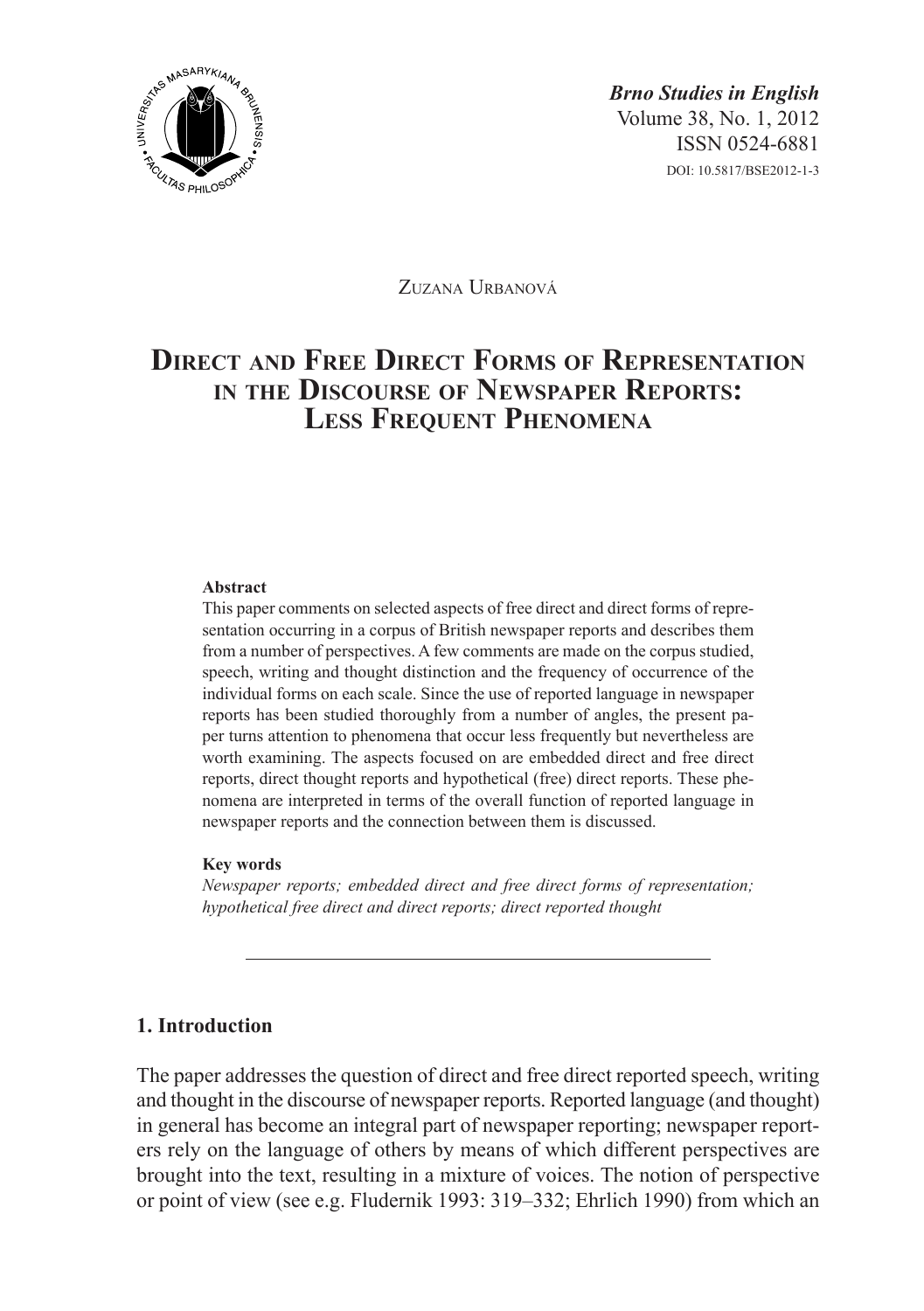event is narrated is central to all forms of representation. Reported language can be thought of as a scale where the most non-direct forms reflect primarily the point of view of the reporting speaker, and those purely direct reflect the perspective of the reported speaker (e.g. Semino and Short 2004; Semino et al. 1997). Even though pure direct and free direct forms are said to be deictically and speech-functionally autonomous (e.g. Vandelanotte 2009; Sternberg 1982), the fact that we are concerned with the phenomenon of reported language, i.e. a piece of language that has been taken out of its original context and placed in a new context, forces us to view it in terms of the function it has been employed to play in the latter (see e.g. Tannen 2007; Ikeo 2009; Sternberg 1982).<sup>1</sup> A newspaper report is thus essentially dialogic: (free) direct forms of representation bring into a text the voice of others, exhibiting various speech styles; both aspects interact, or enter into a dialogue, with the voice and style of the news reporter (Bakhtin 1986).

The present paper addresses less frequently occurring phenomena, namely direct reported thought, hypothetical and embedded direct reported discourse and tries to find a relation between them. These aspects are marginal in the discourse of newspaper reports and do not represent the prototypical uses of (free) direct reported language. Still, the paper interprets them in connection with the concept of deictic centre, point of view or perspective and the commonly cited functions of reported language in newspaper reports, such as persuasiveness, newsworthiness, evidentiality, personalization, objectivity, reliability and credibility (Waugh 1995; Caldas-Coulthard 1994; van Dijk 1988). In the beginning it is convenient, however, to define the concept of (free) direct reported discourse (F)DD, comment on its formal properties and offer a few comments on the data analyzed.

# **2. Direct and free direct reported discourse: conceptual delimitation**

The aim of this chapter is to delimit conceptually free direct and direct reported discourse. As will be argued below, free direct and direct reported forms are identical in terms of their deictic properties. Simultaneously, however, they differ in the presence (DD) or absence (FDD) of quotation marks and/or a reporting clause occurring within the same sentence (Leech and Short 1981: 322). Example 1 below illustrates direct speech (DS) and free direct speech (FDS) without a reporting clause. Now attention will be paid to the aspects of DD and FDD which bring the two categories together rather than apart. Consequently, the description will apply to both forms.

Direct and free direct reported discourse, as any form of reported language and thought, can be viewed from a number of not unrelated perspectives. The traditional view defines forms of reported discourse in terms of verbatim representation of or faithfulness to the original: (free) direct reported forms are such forms which represent the reported event in a manner faithful to form, content and speech act value (see e.g. Short et al. 2002). However, as argued by many, faithfulness is not a necessary concept in the delimitation of (F)DD (see e.g.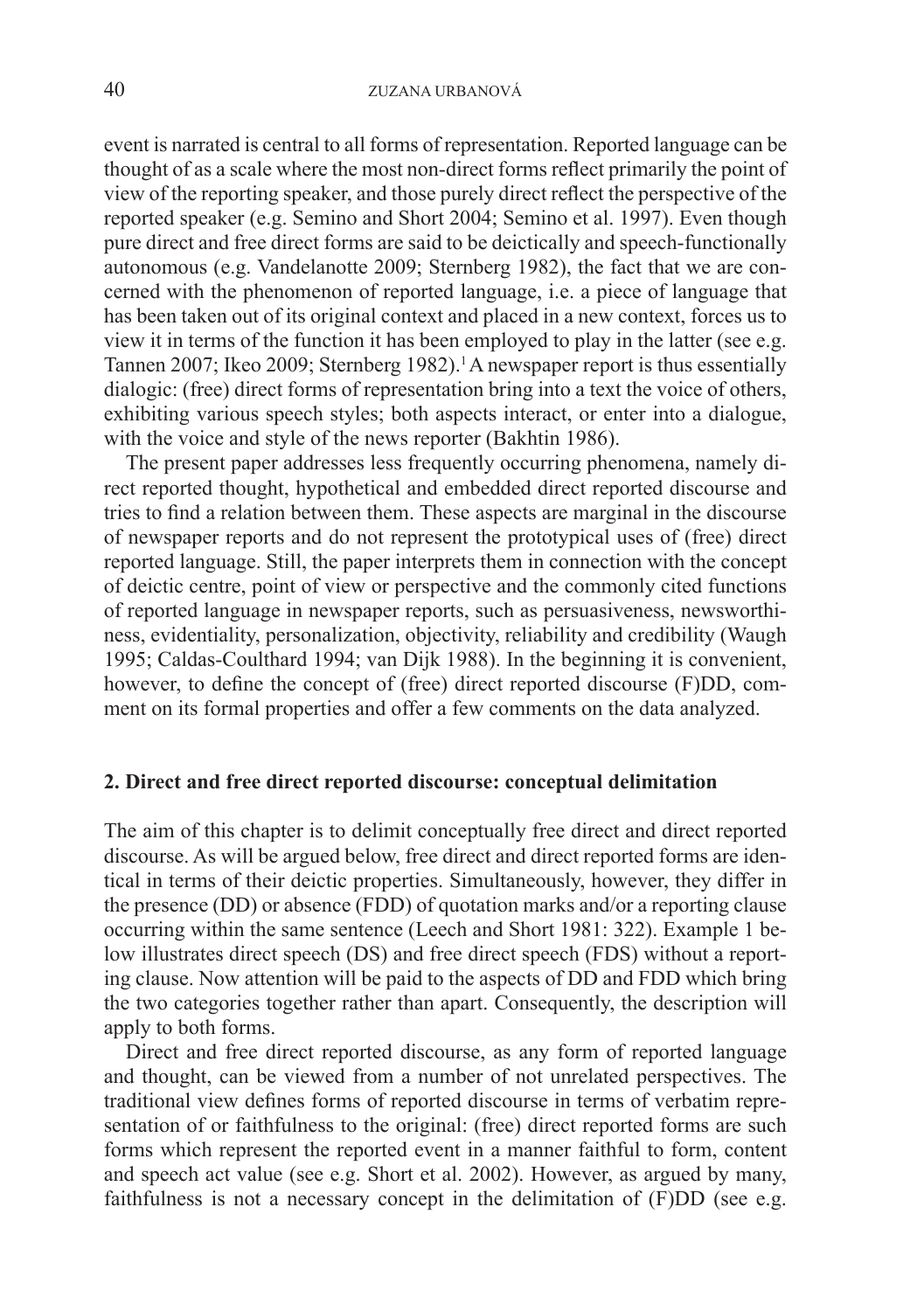Sternberg 1982; Tannen 2007; Ikeo 2009; Vandelanotte 2009) and can only potentially result from the deictic properties of the reported element. As pointed out by Sternberg (1982: 110), (F)DD is a "double-centered deictic structure" where "the inset [reported clause] takes its orientation from the speech event . . . whose coordinates diverge in principle from those of the … frame [reporting clause]". Thus (F)DD as a whole is a deictically dual structure with a clear separation of the deictic centre of the reporting and reported element (Sternberg 1982: 110). This makes the reported element deictically independent of the reporting clause and enables the reporter to "fully re-enact" (Vandelanotte 2009: 188, 240) or "demonstrate" (Clark and Gerrig 1990), i.e. to act out anew, the speech function and other interpersonal meanings of the reported event. Equally importantly, the reenactment (or demonstration) is realized by language forms that occur in primary, non-reported discourse, such as interrogative and imperative structure, vocatives, interjections, discourse markers, incomplete chunks etc. (Banfield 1973: 6–10, 27; Vandelanotte 2009: 41–50; Sternberg 1982: 108–112). The full re-enactment of the speech event and transfer of the reported deictic centre into the narrative context brings with itself the sense of immediacy, vividness, drama or personalization since it is primarily the reported speaker whose perspective is represented (re-enacted). Whether a (free) direct report conforms at the same time to the three faithfulness claims mentioned above may not be relevant. In example 1, Condoleezza Rice demonstrates in the form of direct speech (DS) and free direct speech (FDS) her conversation with Aretha Franklin, an American singer. Example 2, DS, is a conversation between father and daughter before a parasailing accident. Notice also that there occur instances of DS (in italics) within (F)DS.

- (1) <DS>**"We** [Ms Rice and Ms Franklin] **were just talking and chatting**, Ms Rice recalled. <FDS> **She** [Ms Franklin] **said** *<DS>'You* [Ms Rice] *play, don't you?'* **And I** [Ms Rice] **said,** *<DS> 'Yes'***. And she said we should**  (*The Independent*, July 29, 2010)
- (2) She said: <DS>**"I asked what would happen if you hit the water from that height and he said,** *<DS>'You wouldn't survive it, anyway.'* **I said**  *<DS>'Thanks for reassuring me, Dad!'* **I never imagined it would happen."** (*The Independent*, July 29, 2010)

The above examples are rich in expressions evocative of the reported situation (underlined) and not likely to appear in non-direct reported discourse: first and second person pronouns, referring to the reported speaker and his addressee respectively (*you* in 1, *I* and *me* in 1 and 2),<sup>2</sup> a question tag and non-clausal structure (*Yes*) in 1 or a vocative (*Dad* in 2). All these forms are expressive of the reported speaker's deictic centre and the whole reported situation. By being re-enacted rather than described, they make the conversation 'come alive' on page, render it more authentic and give the reader an opportunity to witness or experience it more directly. It cannot pass unnoticed that the italicised direct reports form short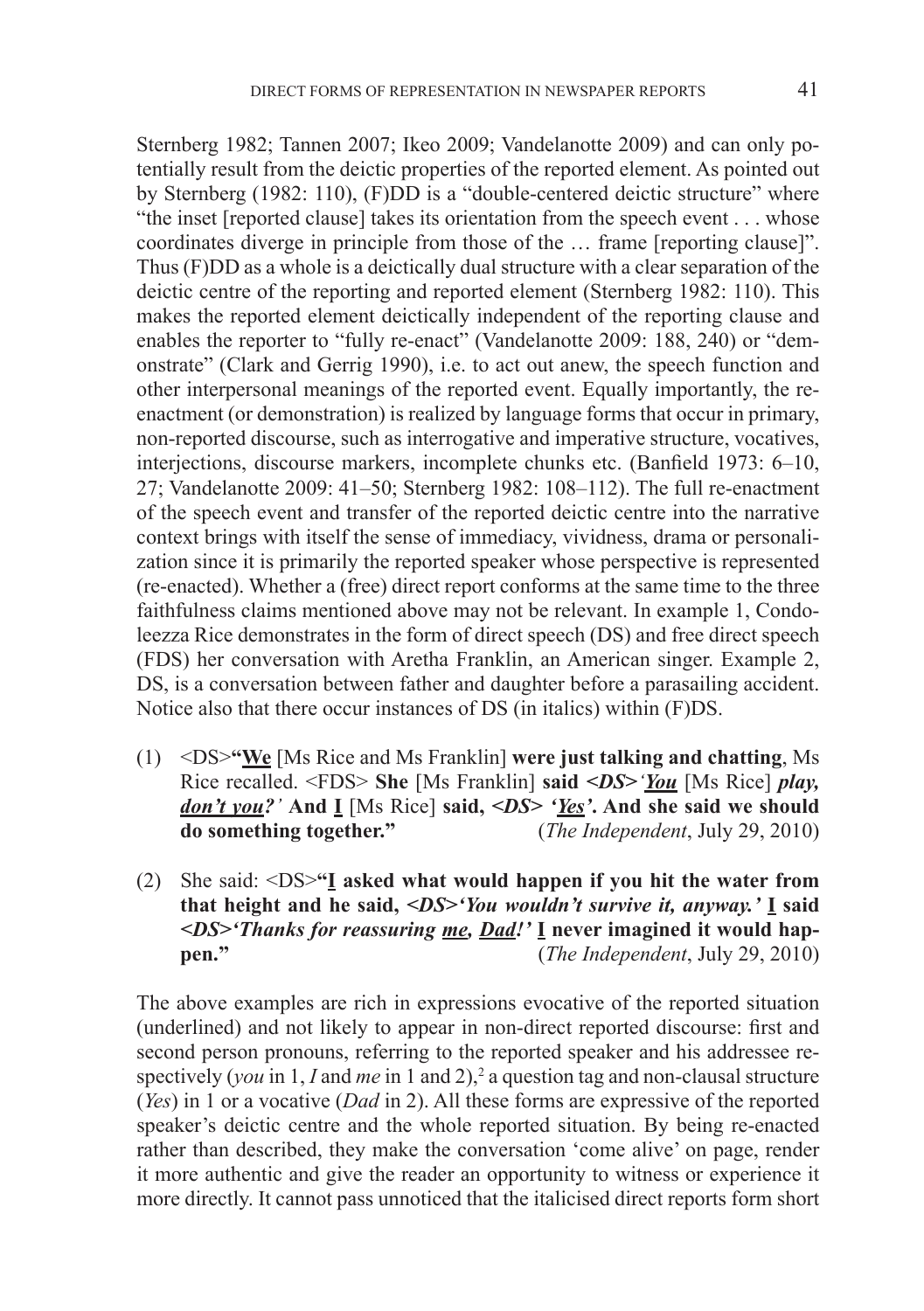dialogues reminiscent of those found e.g. in fiction or spoken narrative (see e.g. Tannen 1986, 2007). Also, the question of faithfulness may not be at issue; such dialogic direct reports are viewed as, rather than reporting acts, constructed narrative acts (Tannen 2007: 125).

FDD and DD are identical in terms of the retention of the deictic centre, the potential to re-enact fully the reported event (Vandelanotte 2009: 41–50) as well as the three faithfulness claims (Short 1988: 70–71). Consequently, sometimes FDD is not considered a separate category but only a pragmatic variant of DD (see e.g. Semino and Short 2004: 88; Short 1988: 70–71; Vandelanotte 2009: 3–4). As noted above, the present approach follows Leech and Short (1981) and retains the distinction between FDD and DD. In the main body of newspaper reports FDD always follows a speech/writing or thought report or at least a narrator's passage with a clear reference to the reported speaker within or across paragraph boundary; as a result, the source of attribution can be identified without doubt. FDD seems to be employed largely in order to avoid repetition and/or save space (e.g. Semino and Short 2004: 194–197; Vandelanotte 2009: 3–4)<sup>3</sup>.

# **3. Data**

The following paragraphs will be devoted to the description of the corpus and the frequency of occurrence of (F)DD. The corpus comprises newspaper reports excerpted from four British broadsheet newspapers, namely *The Daily Telegraph, The Guardian, The Independent* and *The Times*. The reports were excerpted from two issues per each type of paper, July and October 2010. The corpus is limited only to newspaper reports, excluding other kinds of writing found in debate and opinion sections, letters etc. Table 1 below describes the corpus in terms of the number of unambiguous (F)DD (892), the total number of words and the number of words reported in the form of (F)DD. The number of words quoted directly in (F)DD constitutes 19% of all words in the corpus, i.e. almost one fifth. This is a considerable number and testifies to the significance of (F)DD in newspaper reporting.<sup>4</sup>

# **Table 1.** The corpus

| <b>Total No of words</b> | No of words in $(F)DD$ | Total No of (F)DD | No of $(F)DD$ per<br>1000 words |
|--------------------------|------------------------|-------------------|---------------------------------|
| 105 905/100%             | 20 142/19%             | 892               |                                 |

Table 2 below summarizes the results of the analysis from two perspectives: the speech – writing – thought distinction and the free direct vs. direct form distinction. Since pragmatically FDD can be considered a mere variant of DD, attention will be paid mainly to the former aspect.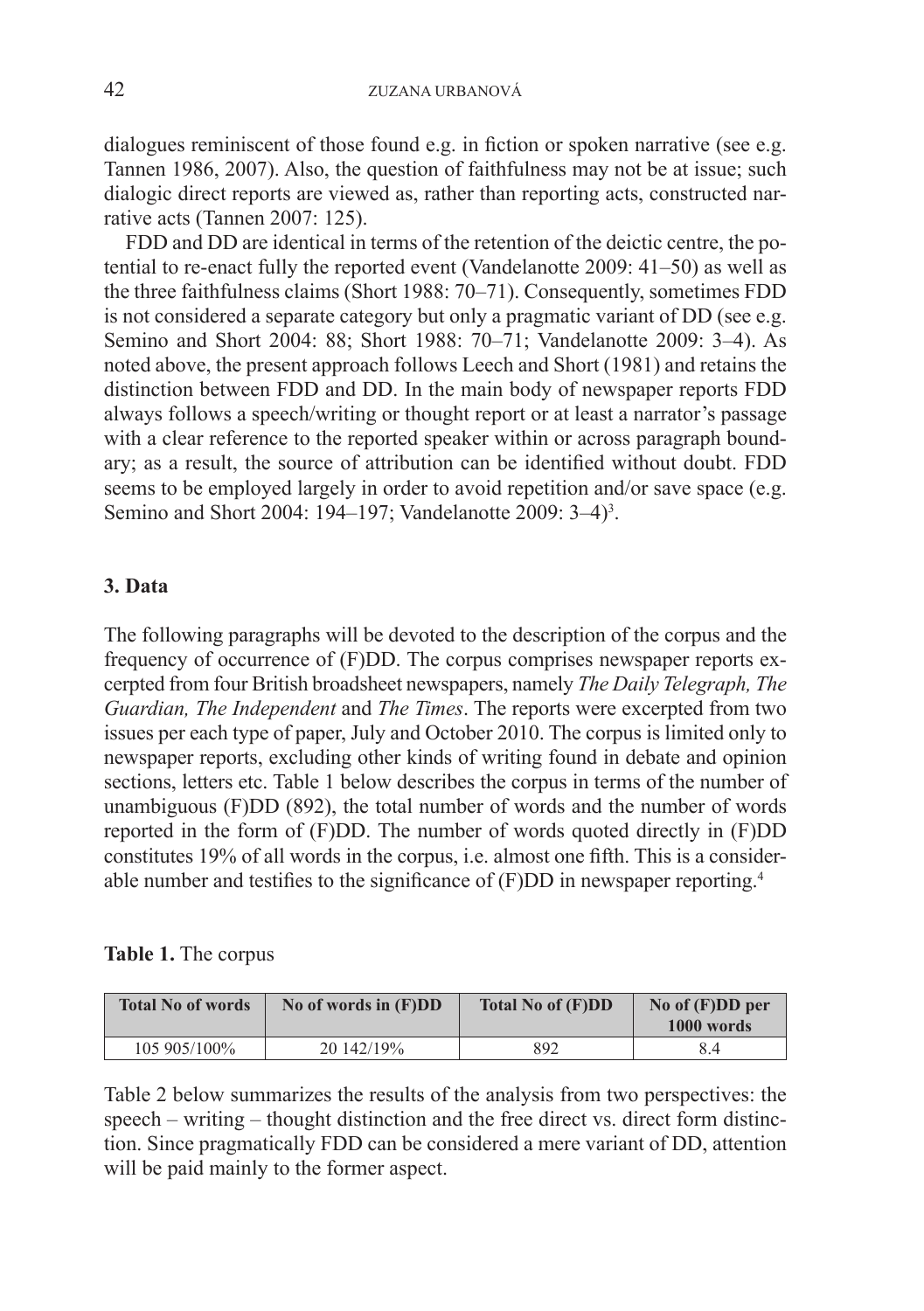| <b>DIRECT FORMS: excluding ambiguities</b> |               |           |              |  |  |  |  |  |
|--------------------------------------------|---------------|-----------|--------------|--|--|--|--|--|
| <b>SCALE</b>                               | <b>FDD</b>    | <b>DD</b> | <b>TOTAL</b> |  |  |  |  |  |
| <b>SPEECH</b>                              | 247           | 543       | 790          |  |  |  |  |  |
| <b>WRITING</b>                             | 23            | 70        | 93           |  |  |  |  |  |
| <b>THOUGHT</b>                             | $\mathcal{L}$ |           |              |  |  |  |  |  |
| <b>TOTAL</b>                               | 270           | 622       | 892          |  |  |  |  |  |

**Table 2**. DD and FDD in the corpus

As follows from Table 2, speech reports predominate over writing and thought reports. The difference in frequency of occurrence between speech (790) and writing reports (93) results partially from the approach adopted in the analysis. A report was viewed as a speech report unless there was a clear indication in the text that a writing event was being reported. The same strategy was followed by Semino and Short (2004). The low frequency of occurrence of direct thought (DT, 9) is ascribable to its nature. Thought is different from both speech and writing in that it is a private phenomenon not amenable to direct observation and may not be verbalized, hence theoretically impossible to report in direct form (Leech and Short 1981: 344–345). Moreover, the newspaper reporter cannot assume a role of the so-called omniscient narrator who has access to the mind of the individual whose thoughts or beliefs are reported. Consequently, the reporter tends to resort to a non-direct and hence less "forced and artificial" (Semino and Short 2004: 118) form of thought report. If a DT occurs at all, it is "embedded" in, i.e. contained within, another speech or writing report (Semino and Short 2004: 33–35), often as a self-quote; or a DT is an (embedded) hypothetical form, e.g. a report that is presented as pertaining to other than the actual, past or real world (Sternberg 1982; Tannen 2007; Ryan 1991; Semino et al. 1999).

Though the phenomena of embedding, hypothetical (F)DD and DT are examined in separate chapters, due to a close relationship between them it is impossible to treat them in isolation and reference will be made to them across chapters. Since embedding is an aspect co-occurring with both DT and hypothetical (F) DD, it will be dealt with first.

#### **4. Embedding**

As mentioned above, the concept of embedding describes an occurrence of one form of representation within the confines of another (Semino and Short 2004: 33–35, 171–182). It results in a recursive pattern similar to *A said that B said that C said that …* and since in its effect such reported discourse is doubly-, triply- or multi-reflexive, it also contributes to the multiplicity of voices in the text (see examples 1 and 2 above).

As for function, it is mostly (F)DD, especially speech, that serves as a host to mainly non-direct reported forms. The reported element of (F)DD is deictically independent, separated from the reporting clause (if present) and the whole struc-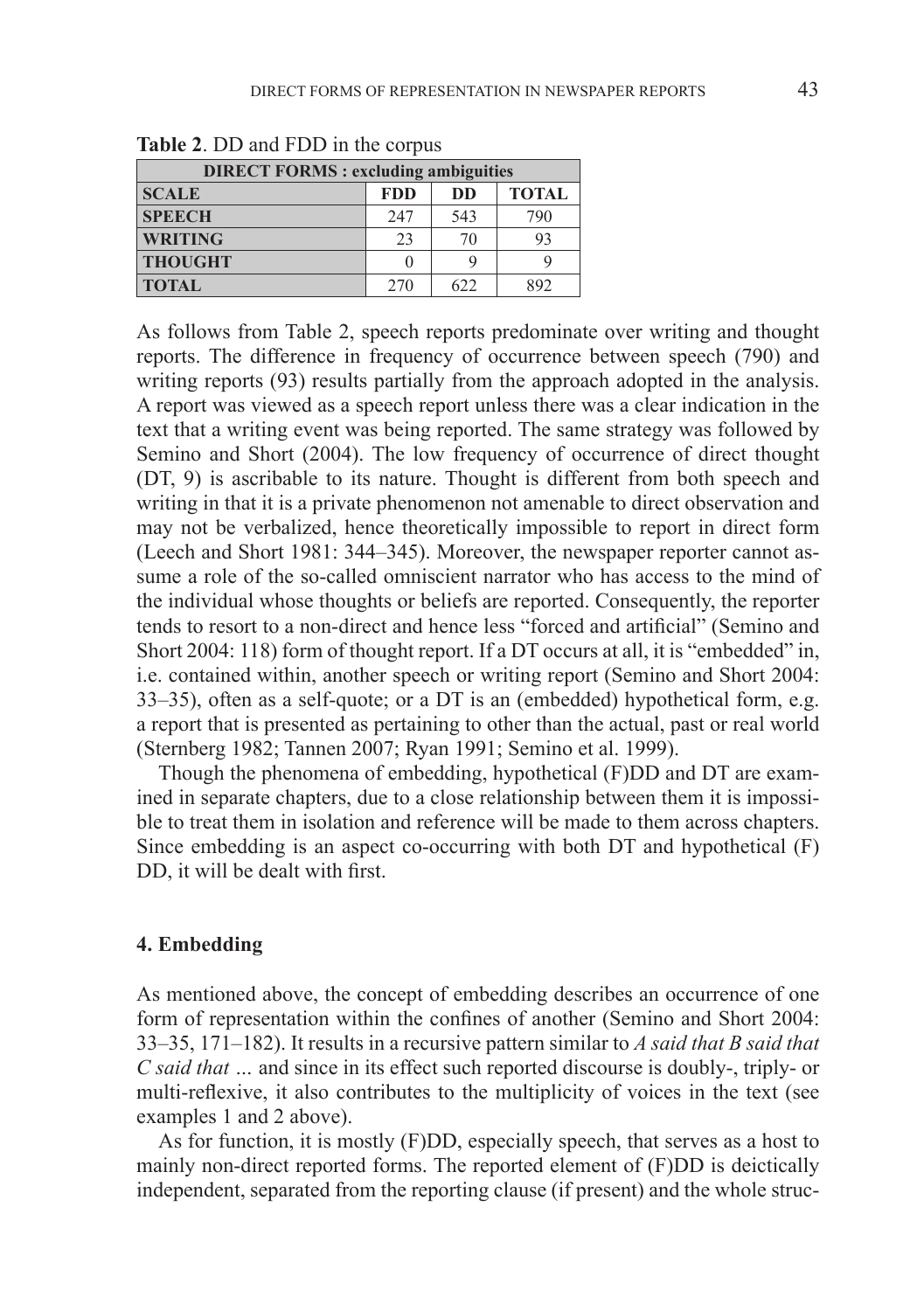ture is syntactically looser than in non-direct forms. Nevertheless, in the data analysed there have occurred a few cases where the opposite relationship obtains, i.e. (F)DD appears embedded in other direct or non-direct form. Though in order to obtain a complete picture of how embedding works, both host categories as well as embedded ones need to be studied together, attention will be paid here only to embedded (E) free direct and direct forms. The data are summarized below. The numbers accompanying the abbreviation E indicate the level of embedding: E0 refers to a non-embedded (F)DD, E1 and E2 indicate levels 1 and 2 respectively. E1 abbreviates an instance of (F)DD embedded in a non-embedded form of representation (E0). E2 indicates the highest level of embedding found in the texts analysed and hence more complex structures, in which an embedded form of report at E1 contains within itself an instance of (F)DD at E2.

|                | <b>DD</b> |    |    | <b>FDD</b> |     |    |    | <b>TOTAL</b> |     |
|----------------|-----------|----|----|------------|-----|----|----|--------------|-----|
|                | E0        | E1 | E2 | $E1-E2$    | E0  | E1 | E2 | $E1-E2$      |     |
| <b>SPEECH</b>  | 519       | 20 | 4  | 24         | 240 |    |    |              | 790 |
| <b>WRITING</b> | 67        | ς  |    |            | 23  |    |    |              | 93  |
| <b>THOUGHT</b> |           | 8  |    |            | 0   |    |    |              |     |
| <b>TOTAL</b>   | 586       | 31 |    | 36         | 263 |    |    |              | 892 |
|                | 586       |    |    | 36         | 263 |    |    |              | 892 |

**Table 3.** Embedded and non-embedded (F)DD

As Table 3 shows, free direct (263) and direct (586) forms appear mostly nonembedded (E0); this corresponds with the fact noted above, namely that (F)DD normally functions as a host. Though instances of embedded (F)DD are not numerous, there appear tendencies both in terms of speech, writing and thought distinction and in terms of the FDD vs. DD distinction. As for the former perspective, embedded FDS (7 cases) and DS (24 cases) appear at both levels of embedding (E1 and E2) and outnumber (free) direct writing, (F)DW, and (free) direct thought, (F)DT. This is in correspondence with the overall predominance of speech representation over writing and thought. However, there is a twist in the writing vs. thought ratio: non-embedded (F)DW (90) outnumbers non-embedded (F)DT (0); instances of DT, however, appear at E1 (8 cases) and E2 (1 case) and outnumber embedded DW (3 cases), appearing only at E1. Though the overall frequency of embedded DT is in no way significant, its appearance at E1 and E2 in contrast to its total absence at E0 goes hand in hand with the nature of reported thought noted above. In embedded DT the responsibility lies with the author of the host (F)DD, not the newspaper reporter, and even in these cases embedded DT is often a self-quote (e.g. example 10) or an instance of hypothetical DT (e.g. example 11). As will be shown below, such forms play different roles than typically ascribed to (non-embedded) (F)DS or (F)DW.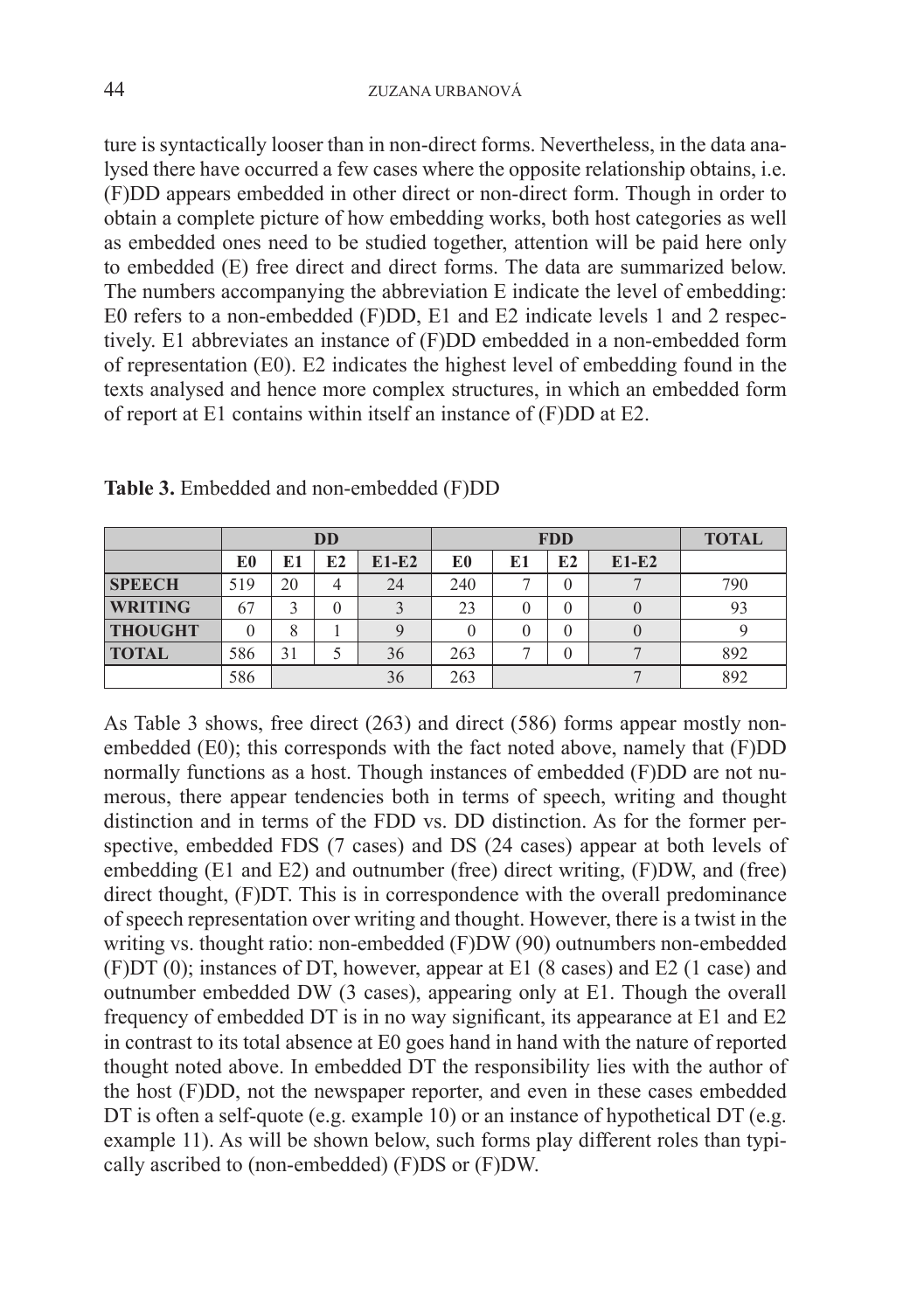As far as the free direct vs. direct discourse distinction is concerned, embedded DD (36 cases) is more common than FDD (7 cases), presumably because in the presence of different voices the reporting clause indicates clearly the source of the embedded direct report. As noted above, non-embedded instances of FDD always follow a clearly identified source within or across paragraph boundary; example 3 illustrates a similar strategy with the source (*we*) identified outside the embedded (E1) FDS (in italics).

(3) Rogan Taylor, …said: <e0>**"We've got the ultimate fit and proper person test for any incoming owner.** *<e1>Do you want apartnership with equity providing fans? If not, then what are you doing here***?** (*The Guardian,* July 29, 2010)

The examples of embedded direct forms with a reporting clause but without quotation marks (see e.g. example 6 below) were classified in accordance with the coding conventions, i.e. as FDD, though the presence or absence of quotation marks seems rather an arbitrary decision of the reporter. Nevertheless, since in these cases the presence or absence of quotation marks does not have any consequences for the function of embedded forms, it can be considered of minor significance. Also, note that the embedded FDD in example 3 is a type of hypothetical report; the questions are not directed at the current addressee but at a hypothetical one – *any incoming owner*, to whom the second person pronoun *you* refers. It (re-)enacts a possible scenario demonstrating a hypothetical conversation by means of which a description of a (dis)preferred incoming owner is given. Such hypothetical forms are typical of spoken language but embedding enables the news reporter to incorporate them into a completely different type of text. More will be said on hypothetical (F)DD below.

The last aspect that is worth mentioning concerns the level of embedding. The level of embedding is in inverse proportion to frequency: whereas there are 849 instances of (F)DD at E0 (586 and 263 of DD and FDD respectively), there are 38 instances of (F)DD at E1 (31 and 7 of DD and FDD respectively), and only 5 instances at E2, all DD. A higher level of embedding results in a complexity of the whole reporting structure in terms of syntax, deictic orientation and multiplicity of voices present. This is especially true if the host categories are non-direct forms, which means the whole structure is syntactically more demanding. (F)DD at E1 was already illustrated by examples 1, 2 and 3 above; example 4 illustrates the use of DS at E2, with the levels of embedding indicated in brackets.

(4) Over supper in his kitchen with his wife Samantha four days after the 6 May election resulted in a hung parliament, <e0>Mr Cameron said *<e1>he recalls saying: <e2> "It's not going to happen. I'm going to be leader of the Opposition. <e3>I'm depressed that it hasn't worked out as we wanted it. I'm going to be in opposition for another couple more years***."**

(*The Independent*, July 29, 2010)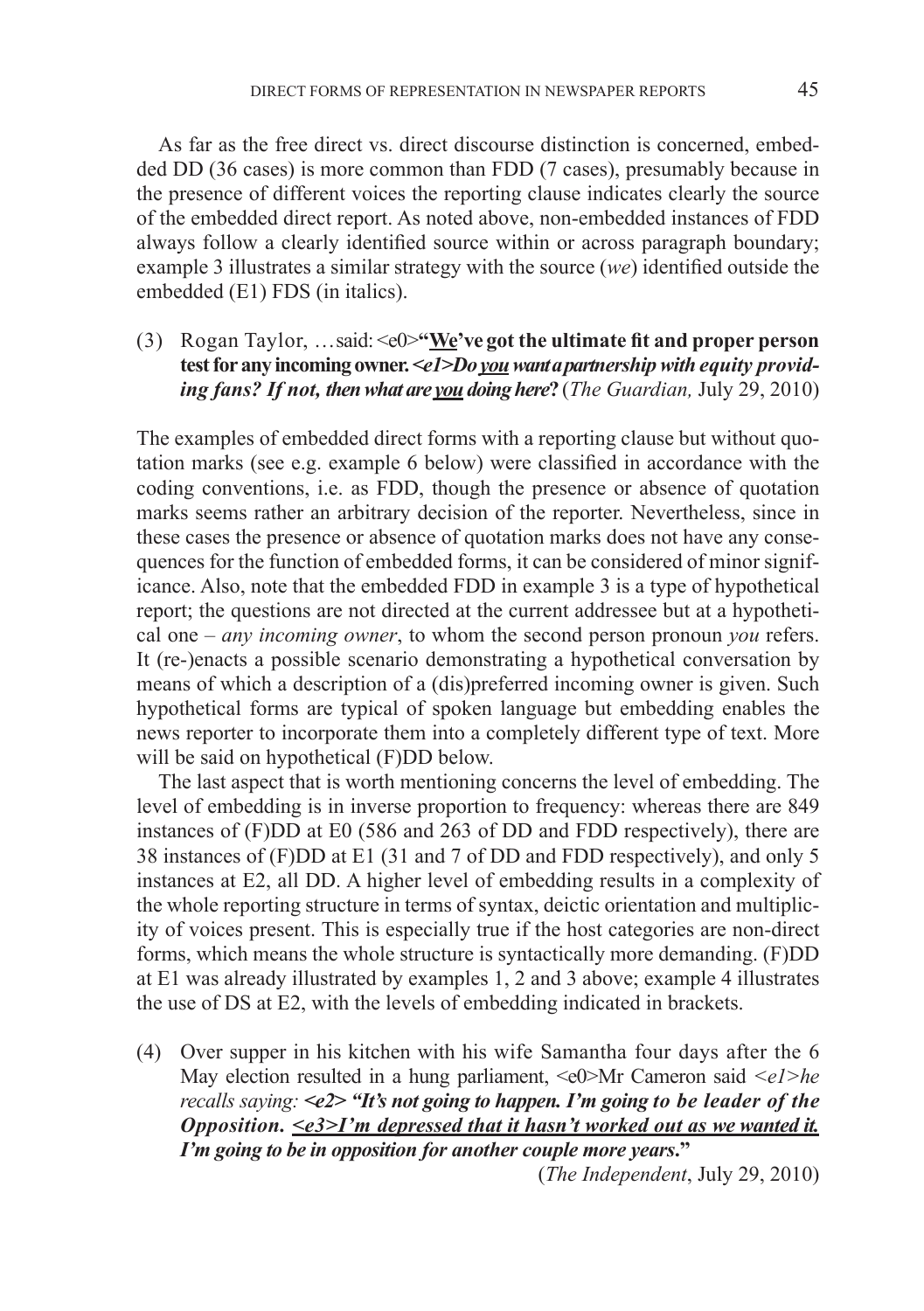46 ZUZANA URBANOVÁ

In example 4, the instance of DS (E2, in bold) is embedded in indirect thought (E1, in italics), itself embedded in indirect speech (E0). Due to the level of embedding and a mixture of thought and speech reports the whole structure is quite complex, with speech (E0) reporting thought (E1) via which DS is communicated (E2). It will have been noticed that the embedded DS at E2 functions simultaneously as a host category and embeds an instance of internal narration (Semino and Short 2004: 45–47), a minimal form of representation on thought scale (E3, underlined), commenting on David Cameron's emotional state (*depressed)*. This increases the level of complexity even further.

(5) Mr Gove backed concerns from the actress Emma Thompson  $\leq e$  who said *<e1>she was appalled to hear children saying <e1>"innit" and <e1>"do I look bovvered"*. (*The Daily Telegraph*, October 6, 2010)

Example 5 is also considerably complex: not only is it a mixture of thought and speech scales, it also contains two different voices (*Emma Thompson* and *children*). The two coordinated DSs (E1, in bold italics) and internal narration (E1, in italics), expressing Emma Thompson's emotional reaction (*appalled*), appear embedded within an instance of indirect speech  $(E0)$ .<sup>5</sup> In addition, these DSs are noteworthy since the unconventional spelling draws attention to the spoken features of the supposed original utterances, making the form more salient than the propositional content. In such cases, (F)DD is an obvious choice since it enables the reporter to foreground formal aspects and at the same time distance himself/ herself from a form inappropriate in the reporting context.

Let us now consider the following example:

(6) a. <e0>**"I know how anxious people are.** *<e1>Yes, they say, of course we need to cut spending. But do we have to cut now, and by this much? Is there another way?* 

b. <e0> **"I wish there was another way. I wish there was an easier way. But I tell you: there is no other responsible way. Back in May we inherited public finances that can only be described as catastrophic."**

(*The Guardian*, October 7, 2010)

In example 6 Mr Cameron, quoted by means of FDS (E0, in bold) in a. and b., argues for the need to make spending cuts. In a., he brings into the report the voice of 'the ordinary citizen' (FDS, E1 in italics) in order to show empathy and understanding; the embedded FDS facilitates this impression since, being direct in form, it reflects primarily the perspective of the reported speaker at E1, i.e. the general public. The fact that he uses FDS with a plural subject (*they*) goes against the concept of faithfulness and the embedded FDS needs to be understood as a general or summarizing statement of what any member of the public might say. Even though Mr Cameron does not assume the role of the principal – an entity whose stance is being expressed, he is both the author and animator (Goffman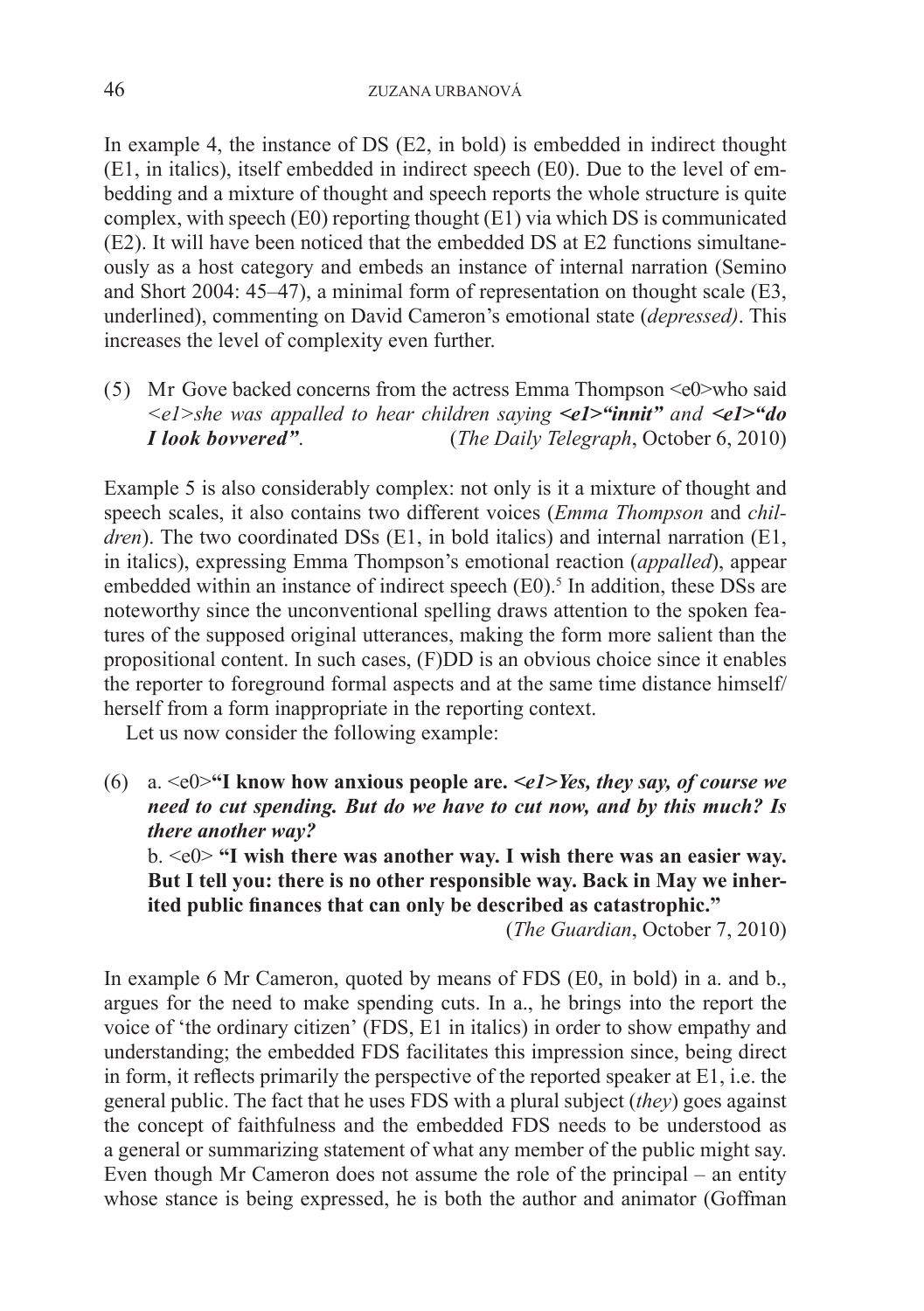the embedded FDS as a preparatory move to counter-argue and put forward his argument: in b. he exploits the content and partially the form (the noun *way*) of the embedded FDS to air his opinion and argue for the need to cut spending. He leads a kind of dialogue with the public, and consequently also with the reader of the report. The embedded FDS is a result of an "active, creative" act rather than a genuine reporting act (Tannen 2007: 111), constructed for the purpose of showing awareness of the public's point of view and its subsequent refusal. Such (F) DDs do not appear non-embedded in newspaper reports due to their constructed nature and a very general source of attribution, which may not be considered quoteworthy for the newspaper reporter unless subordinated to the function of the host; the excerpt as a whole adds evaluative and argumentative dimension to the report.

The above examples have shown (F)DD embedded at different levels in both direct and non-direct forms of representation. Not unexceptionally embedded direct forms are instances of DT and hypothetical (F)DD. These issues will be treated in the following paragraphs and more examples will be provided which illustrate DT and hypothetical forms combined with embedding.

### **5. Hypothetical direct and free direct forms of representation**

As shown above (example 3), it is possible to find instances of reported language that clearly are not reports per se, i.e. they do not present the language of others as actual, uttered prior to the reporting situation. Hypothetical reported language and thought present reported events as something non-actual, e.g. "future, possible, imaginary or counter-factual" (Semino et al. 1999: 308; see also Sternberg 1982; Tannen 2007; Ryan 1991). Consequently, a news report may be a mixture of the actual world and some possible world(s), which complement or interact with each other. Naturally, hypothetical (F)DD is not the only source of hypothetical discourse in newspaper reports but it enables the reporter to bring in the nonactual into the story without assuming responsibility for the 'reported' content.

In newspaper reports hypothetical (F)DD appears less readily than hypothetical non-direct reported forms (for more details see Semino and Short 2004: 159–171). As Table 4 shows, there appeared no more than 28 examples in the whole corpus.

|                | E0         |           | IJ         |           | E2         |           |              |
|----------------|------------|-----------|------------|-----------|------------|-----------|--------------|
|                | <b>FDD</b> | <b>DD</b> | <b>FDD</b> | <b>DD</b> | <b>FDD</b> | <b>DD</b> | <b>TOTAL</b> |
| <b>SPEECH</b>  |            |           |            |           |            |           |              |
| <b>WRITING</b> |            |           |            |           |            |           |              |
| <b>THOUGHT</b> |            |           |            |           |            |           |              |
| <b>TOTAL</b>   |            |           |            |           |            |           |              |
|                |            |           |            |           |            |           |              |

|  |  | <b>Table 4.</b> Hypothetical (F)DD |  |  |
|--|--|------------------------------------|--|--|
|--|--|------------------------------------|--|--|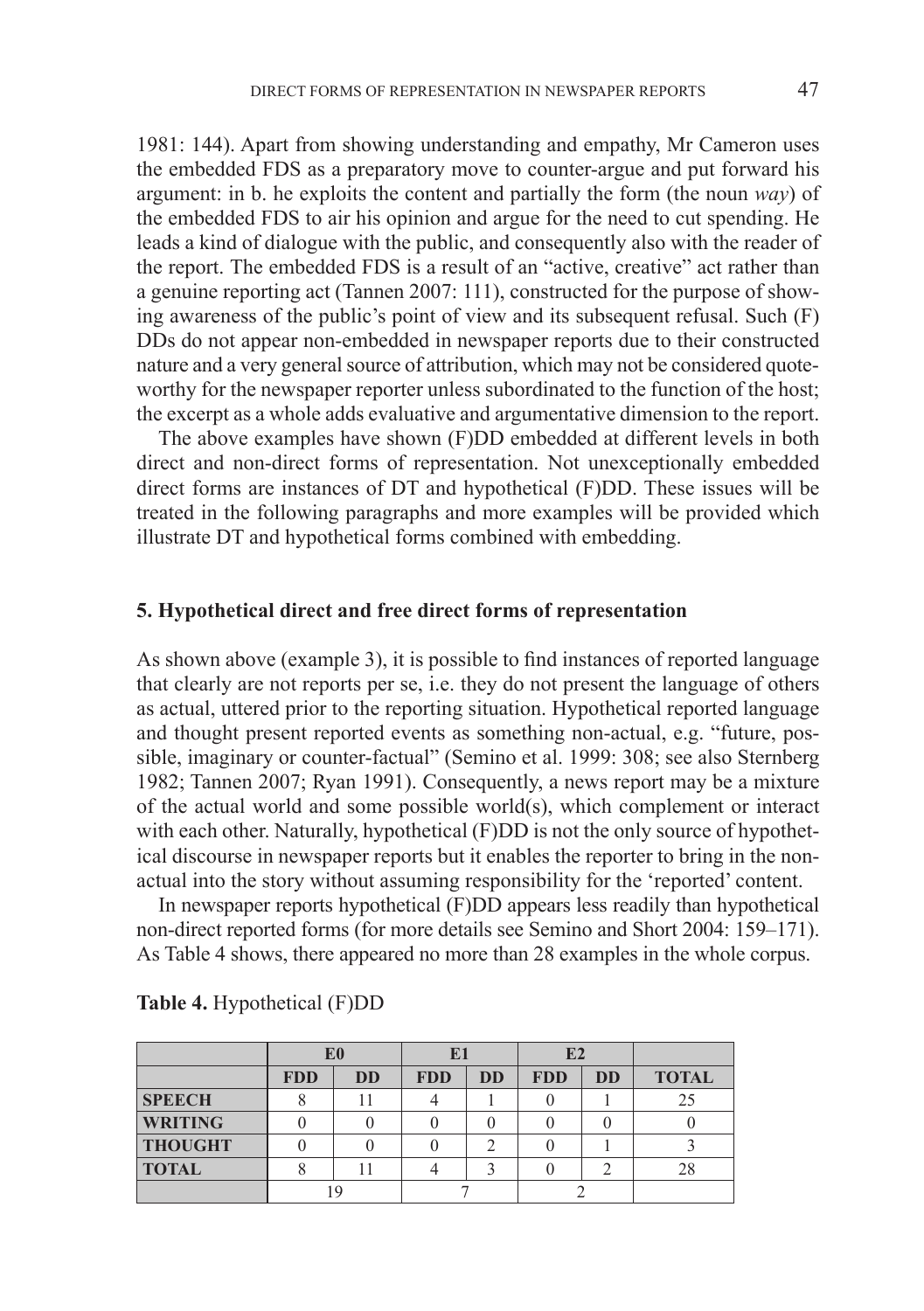As expected, hypothetical speech (25 cases) prevails both over writing (0) and thought (3 cases). This is connected to the overall frequency of each type of report and the uses hypothetical reports are put to in newspaper reporting. Only about one third (9 cases) out of the 28 instances of hypothetical forms are embedded (7 instances at E1 and 2 at E2). The embedded hypothetical form in example 3 is attributed to specific individuals (*we*). In the following example, a part of David Cameron's address to the Conservative Party during their conference in October 2010, the embedded FDS is attributed to the society as a whole:

(7) <e0>**"It's about government helping to build a nation of doers and gogetters, where people step forward not sit back, where people come together to make life better... A country, a society where** *<e1>we say: I am not alone. I will play my part***.**" (*The Independent*, October 7, 2010)

Example 7 is similar to example 6 in that the embedded FDS (in italics) is attributed to people in general, in this case including the PM, by means of the inclusive *we*; but it is not used to report what the public says or believes in in the actual world but what it should say or believe in in the society the PM has envisaged or considers ideal, right and desirable. In this case it is not only the FDS that is hypothetical but the whole picture of the society portrayed by the PM (*a nation of doers and go-getters, where people step forward … better*) that belongs to the realm of the possible rather than the real. Within the newspaper report as a whole it is a part of the evaluative comment, presenting the politician's values or ideals but in a manner that involves the public as well: the embedded hypothetical FDS is not attributed to him but to the whole society (*we*); the pronouns *I* and *my* in the reported clause refer to any individual member of the society and thus reflect primarily his or her perspective and point of view. Thus the politician lets the public speak for himself. Non-embedded (F)DD is mostly attributed to elite persons, who by their association with authority and prestige can increase the value of the news story (Bell 1991: 158). On the contrary, members of the general public are less quote-worthy, unless they are involved in an event that is newsworthy in itself, e.g. as eye-witnesses (example 2). This explains why instances of (non)hypothetical (F)DD such as those exemplified by  $\vec{6}$  and 7 above (and 11 below) are unlikely to appear non-embedded both on account of the source quoted as well as the functions they serve.

Let us now turn attention to the non-embedded hypothetical (F)DD. Though it is impossible to generalize on the basis of such low numbers, there seems to be a connection between non-embedded and embedded hypothetical (F)DD and the functions it plays in the text. All non-embedded hypothetical forms are speech forms of the type illustrated by examples 8 and 9, referring to future and fictional speech events respectively.

# (8) a. Cameron: <e0>**we must back doers and grafters who will get economy moving**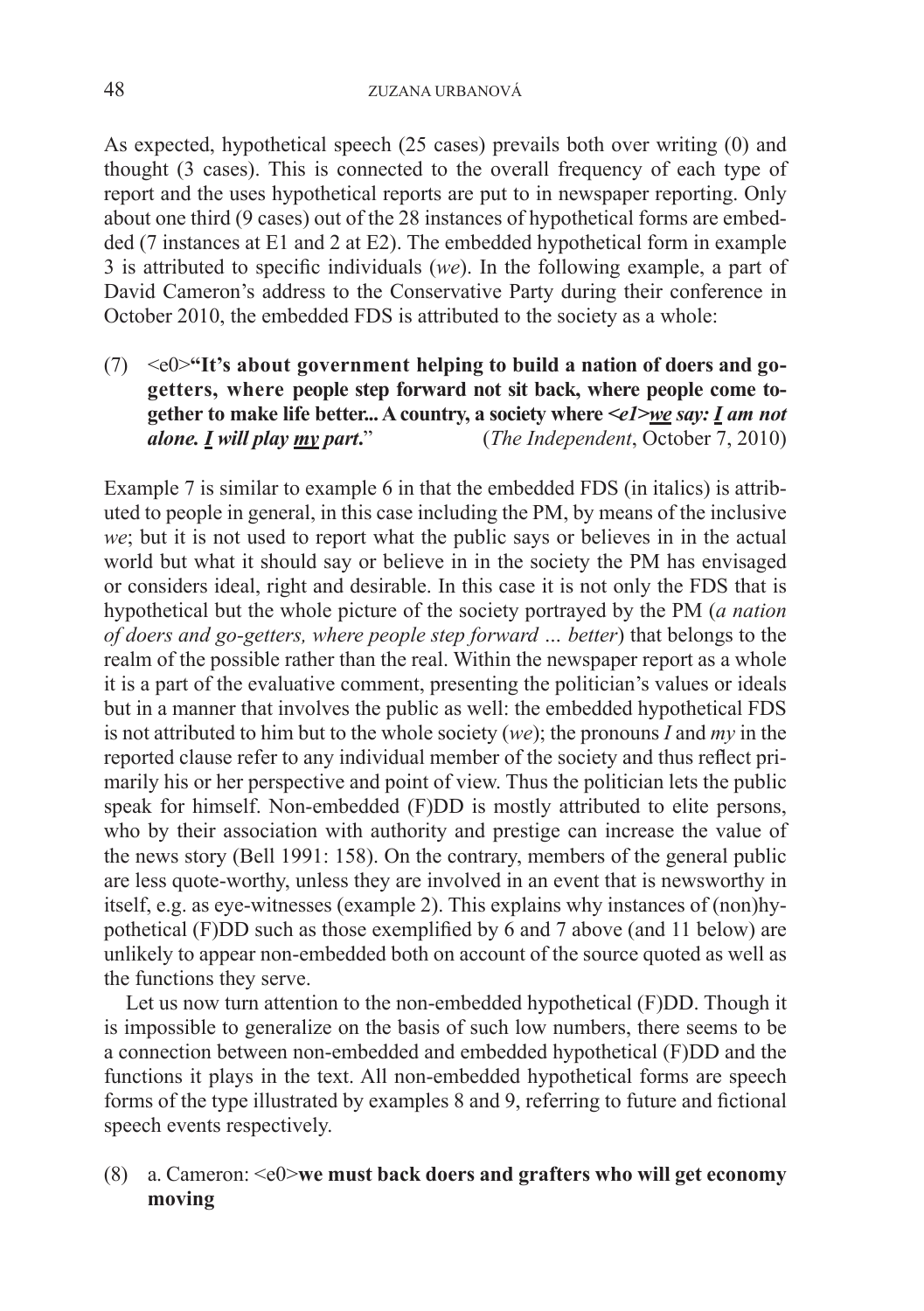# b. He will say: <e0>**"It will be the doers and the grafters, the inventors and the entrepreneurs who get this country going. Yes, it will be the wealth-creators - and no, those aren't dirty words."**

(*The Daily Telegraph*, October 6, 2010)

Example 8b. illustrates an instance of hypothetical DS – a part of David Cameron's speech mentioned above. Its hypothetical status results from the fact that the newspaper report was published prior to the event and the DS is presented as a future act (modal *will*). The attribution of the non-embedded DS to a particular person uttering it at a specific future occasion makes it noticeably different from the embedded hypothetical forms in examples 7 above and 11 below, which are rather generic, typifying statements not attributed to any specific individual. The FDS in 8a. found in the headline presents a kind of summary or gist of the speech with a degree of overlap in content and form with 8b. There is no indication of its hypothetical nature, revealed to the reader only in the body of the text. We can only speculate whether this kind of misrepresentation is done for the reasons of economy or in order to intentionally present the report as non-hypothetical, and hence as a part of the real rather than future world, or both.

Example 9 illustrates a rather unusual use of DS that could be also viewed as hypothetical: it is an excerpt from a drama fiction produced by Channel 4 in which Prince Harry is kidnapped by the Taliban. The fact that the reported utterance is part of the fiction world but placed in the context (both linguistic and situational) of the real world seems to move it closer to hypothetical forms of representation.

(9) Harry is shown appearing on a Taliban video saying: <e0>**"My name is Captain Harry Wales. I'm being fed, I'm comfortable and I'm being looked after very well. The price of my release is that coalition troops must leave Afghanistan, starting immediately. If that does not happen, I will never return home and you will never find my body."**

(*The Guardian*, October 7, 2010)

It is clear that examples 8 and 9 are different from the discussed instances of embedded hypothetical (F)DD: they do not serve as vehicles of evaluation or comment presented through the voice of a third party; nor do they present possible arguments and counter-arguments via enacting a simulated dialogue with others. Placed in the context of a newspaper report, this other voice appears embedded in the language other than the newspaper reporter's. On the other hand, examples like 8 and 9 do not evaluate but predict what will be said in future or state what has been said in an alternative world.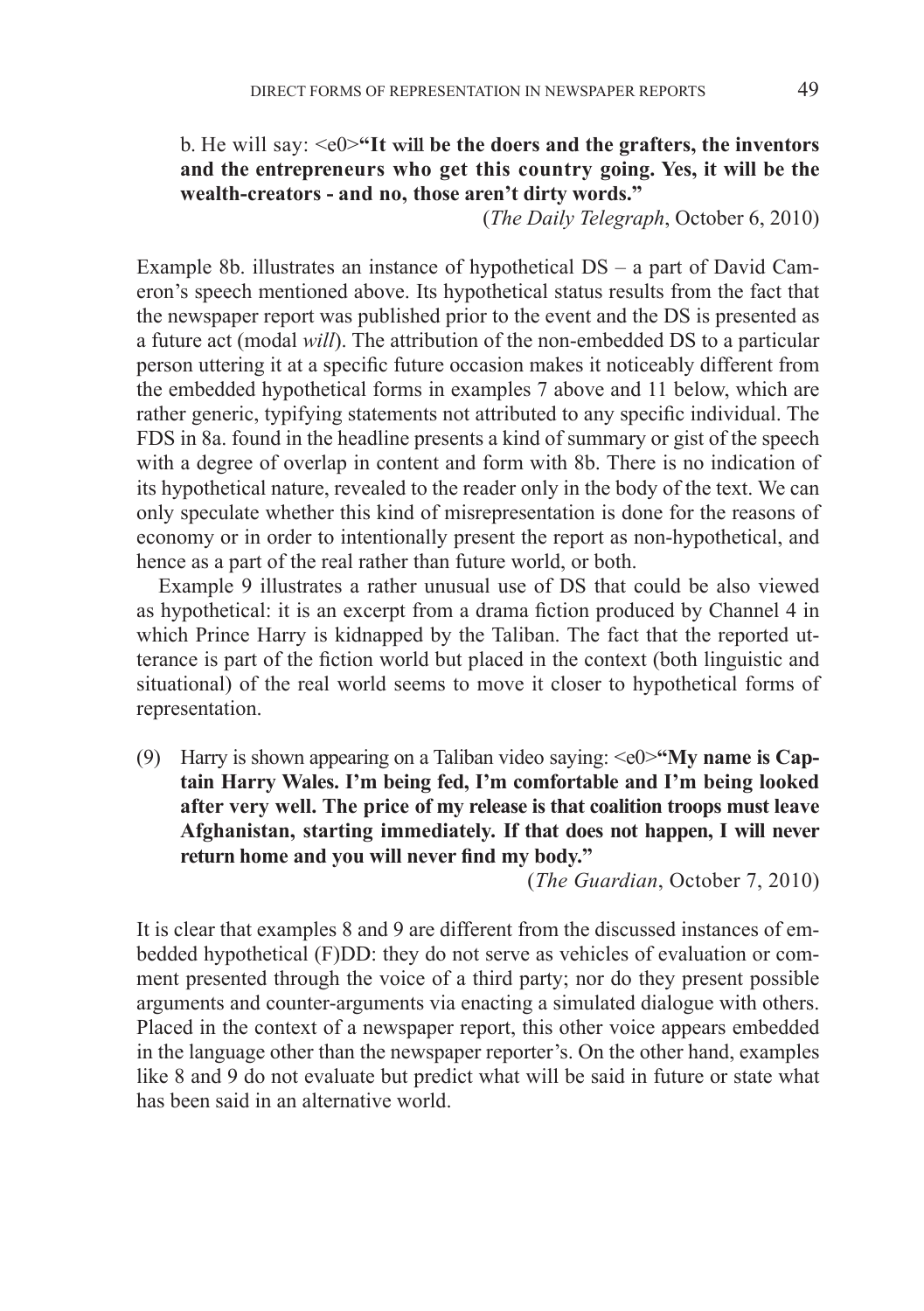# **6. Direct thought**

With its nine occurrences in the whole corpus (see Table 2 above), direct thought represents the least frequently occurring type of direct report. This is related both to the nature of thought reports as well as the type of discourse studied. As already pointed out, thought is by nature not directly observable and thus impos- $\frac{1}{2}$  sible to report in the strict sense. Consequently, all instances of DT are embedded in other forms of representation. In most cases DTs are either self-quotes or instances of hypothetical forms of representation. Examples 10 and 11 illustrate the two phenomena.

(10) Dannatt, commanding Nato troops in Germany at the time, told the Chilcot inquiry: <e0>*"***I was totally unaware.** *<e1>'Where did it come from?'* **was my feeling at the time."** (*The Guardian*, July 29, 2010)

The direct thought (E1, in italics) in example 10 is embedded in a host category of DS (E0); it is a self-report, i.e. the reporter (Dannatt) is identical with the person whose thoughts are being reported and so the problem of access to the mind of the reported speaker does not arise. Moreover, whether these were the exact words that were going through his mind is not relevant and since the reader is allowed to see for himself/herself what the reported speaker thought as if on the spot, the re-enacted thought has the same dramatizing effect as e.g. DS.

Example 11 below illustrates the use of two different forms of direct thought report but differs from example 10 in a number of ways. It is more complex in terms of the level of embedding: it starts as an instance of indirect speech (E0) which embeds a case of indirect thought combined with a stretch of partially quoted direct thought (E1, in italics) which contains within itself a case of direct thought (E2, in bold).

(11) <e0>Mark Field, …, said on Radio 4's World at One that *<e1>he feared there would be "many aspirational people who are probably on £35,004 a year or so who may not necessarily lose their benefit now but think, <e2>'well, in a couple of promotions' time, I could be in that boat'."* (*The Daily Telegraph*, October 6, 2010)

Contrary to example 10, example 11 is not an instance of self-report; the embedded DT (E2, in bold) is not attributed to the reporting speaker (Mart Field) but to others, a group of people vaguely referred to as *many aspirational people*, individualized in the reported clause by means of the first person pronoun. A similar strategic combination of embedded hypothetical form attributed to a general source can be found in example 7. The hypothetical interpretation of this DT is triggered by its allocation to future and its being presented merely as a possibility. In its collective reference to a group of people it also shows similarity to example 6 above. In contrast to example 6, where the voice of the public was ultimately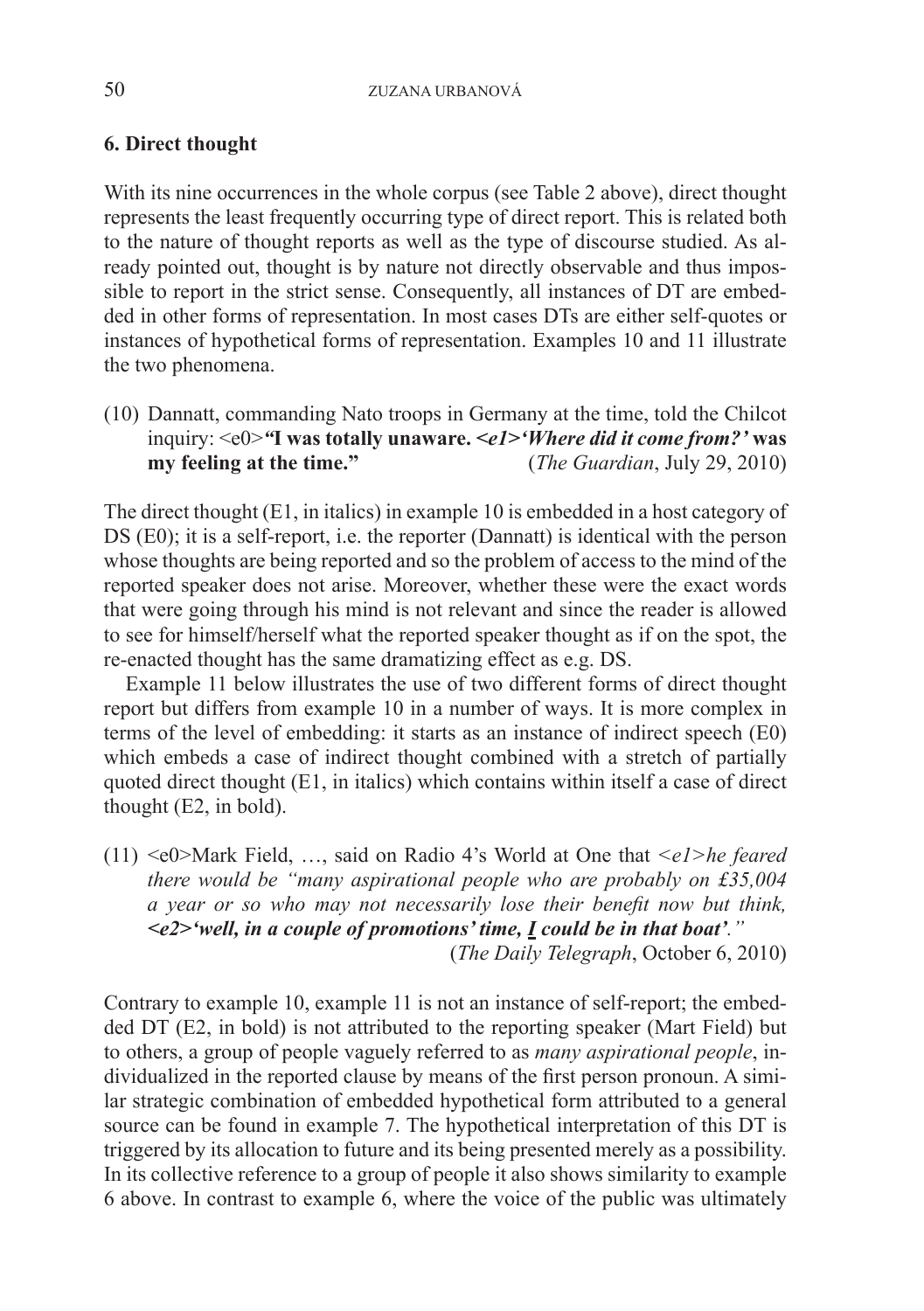used to express disagreement, example 7 implies agreement and the embedded DT is employed in order to air one's own opinion but by means of 'wrapping it up' as the perspective or point of view of the others'. This strategy results in a merger of voices in the real and hypothetical worlds involving simultaneously identification with and distance from the ideas expressed.

#### **7. Conclusion**

The above paragraphs look at less common features associated with free direct and direct forms of representation in the discourse of newspaper reports, namely embedding, DT and hypothetical (F)DD. Though they must be considered marginal on account of their function and low frequency of occurrence, when they are not viewed in isolation and/or are interpreted in connection with the role of reported language in newspaper reports, clear patterns arise.

The presence of free direct and direct reported language in newspaper reporting contributes to a multiplicity of voices and perspectives. In cases of embedding, reported speakers may themselves bring the voices of others into the discourse. The analysis has shown that DD (586) and FDD (263) appear in a large majority of cases non-embedded. This is related to the fact that the reported element in (F)DD can be of different length and complexity sometimes a string of sentences in a single instance of direct quote. Also, since the reported element in (F)DD retains its own deictic centre, the embedding of such forms also involves a deictic switch from the host to the embedded category, increasing the complexity of the report as a whole. Moreover, if (F)DD is to serve the function of credibility and reliability, quoting the source without further mediation may be desirable.

Embedded (F)DD is much less numerous and the frequency decreases with the increase in the level of embedding: 31 instances of DD and 7 of FDD were found at level 1, whereas only 5 instances of DD were found at level 2. Also, DT (9 cases) appears only embedded. Apart from the complexity in form, the low frequency of embedded (F)DD also correlates with the functions the examples examined perform within their host forms. Though anecdotal, personal narratives or stretches of argumentative discourse may have their due place in newspaper reports, they are not central or essential to it.

The feeling of immediacy, personal involvement and vividness is achieved by e.g. embedded direct quotes imitating dialogic spoken discourse (examples 1, 2 and 3) or embedded direct thought (examples 10 and 11). Embedded (F)DD may function within the evaluative and comment-like component of the newspaper report. It is relied upon to communicate one's opinions and argue for one's values or desirable state of affairs (hypothetical quotes in examples 3 and 7). The ideas expressed in embedded (F)DD are either identified with (example 11) or refused and corrected (example 6). The embedded quotes can be also used for the sake of argumentation (examples 6, 7 and 11). In these cases the importance of faithful reproduction may recede into the background and the only relevant factor is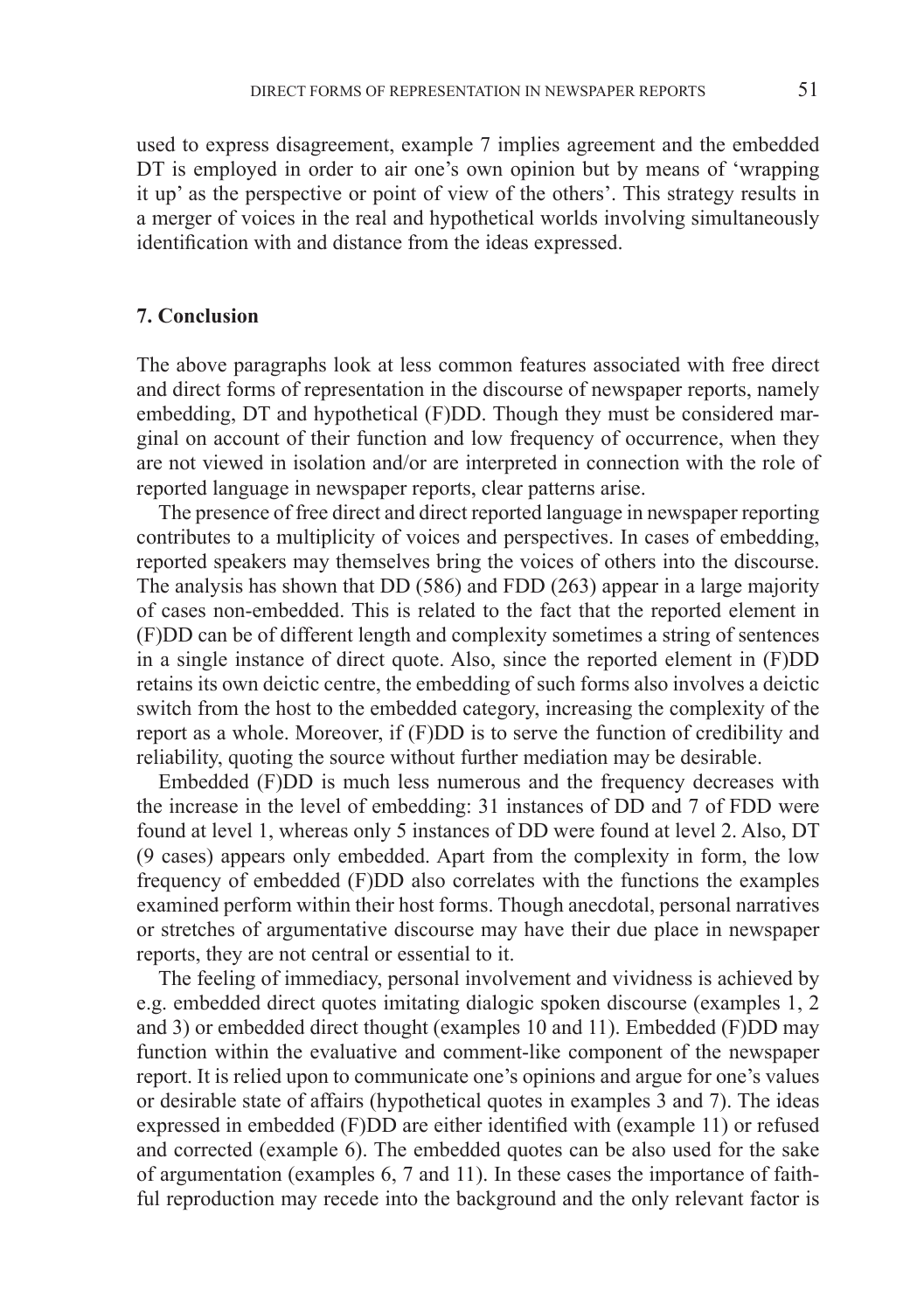the retention of the deictic centre evocative of the reported situation and reported speaker's perspective. In other cases, form may be foregrounded, as in example 5. Embedded hypothetical (F)DD (9 cases) can be attributed to non-specific individuals and employed for the functions described above. Non-embedded hypothetical (F)DD (19 cases) is attributed mostly to specific elite individuals, whose presence in combination with a direct quote makes a report more valuable. Such quotes refer either to a future speech event (example 8) or less frequently to a piece of fictional discourse (example 9).

To conclude, though the structures discussed above are grammatically, deictically and semantically/pragmatically more complex, their advantage is that they bring into the discourse of newspaper reports forms and/or functions of (F)DD as well as the sources of attribution that would otherwise be much less likely to occur. Though more data are needed to ascertain the functions of the phenomena addressed, there seems to be a manifest tendency in their co-occurrence, reflecting both the nature of the phenomena and the type of text they appear in.

### **Notes**

- <sup>1</sup> As will have been shown in the chapter dealing with hypothetical forms of representation, the term 'reported language' is to a degree unfortunate since not all instances of what is traditionally referred to as reported language are reports per se, originating in a prior speech or writing event (see e.g. Tannen 2007). Nevertheless, it will be employed here for the sake of convenience. Also, the term (free) direct reported discourse (F)DD will be used as an umbrella term covering (free) direct reported speech, writing and thought.
- <sup>2</sup> The 2<sup>nd</sup> person pronoun *you* in example 2 could be interpreted as having generic reference (e.g. Quirk et al. 1985: 353–354).
- 3 See Short et al. (2002), Short et al. (1998) or Short (1988) for the use of FDD in newspaper headlines and suspension of the faithfulness claims.
- <sup>4</sup> The figure runs against Bell's (1991: 209) statement that "direct quotation is the exception not the rule in news stories". This discrepancy could be attributed either to a change in newspaper reporting and/or to the fact that Bell focuses predominantly on so-called hard news. In the present analysis, however, the distinction between hard and soft news was not made.
- <sup>5</sup> There is also an alternative interpretation of example 5, not endorsed in the present analysis: the instance of indirect speech (E0) representing what Emma Thompson said may not be viewed as originating with the newspaper reporter but with Mr Gove; thus the indirect speech would fall within the scope of the speech report representing what Mr Gove said (*Mr Gove backed concerns from the actress Emma Thompson who said…*). On this interpretation the level of embedding of the indirect speech would increase from E0 to E1 and in a likewise manner the level of embedding of all the structures within it: internal narration and the two instances of DS would appear at E2. This kind of indeterminacy is a consequence of the overall grammatical complexity of the structure, where the reporter's and reported speakers' voices mingle and the boundaries of reported forms become less clear.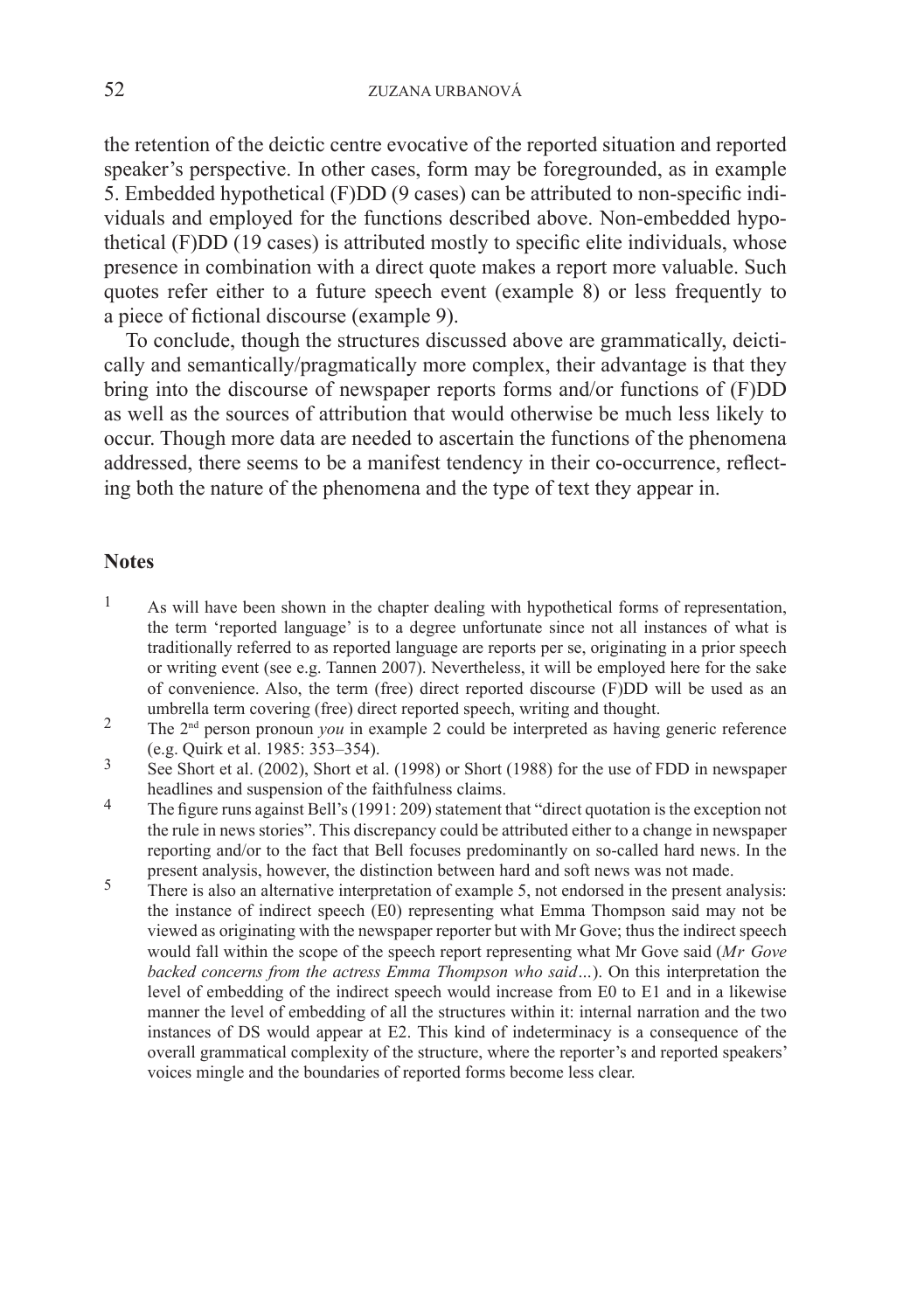## **References**

- Bakhtin, Mikhail M. (1986) *Speech Genres and Other Late Essays*. Austin: University of Texas Press.
- Banfield, Ann (1973) 'Narrative style and the grammar of direct and indirect speech'. *Foundations of Language: International Journal of Language and Philosophy* 10, 1−39.
- Bell, Allan (1991) *The Language of News Media*. Oxford: Blackwell.
- Caldas-Coulthard, Carmen R. (1994) 'On reporting reporting: the representation of speech in factual and factional narratives'. In: Coulthard, Malcolm (ed.) *Advances in Written Text Analysis*. London: Routledge, 295−308.
- Clark, Herbert H. and Richard J. Gerrig (1990) 'Quotations as Demonstrations'. *Language* 66(4), 767−805.
- Ehrlich, Susan (1990) *Point of View: A Linguistic Analysis of Literary Style*. London: Routledge.
- Fludernik, Monika (1993) *The Fictions of Language and the Language of Fiction*. London: Routledge.
- Goffman, Erving (1981) *Forms of Talk*. Philadelphia: University of Pennsylvania Press.
- Ikeo, Reiko (2009) 'An elaboration of the faithfulness claims in direct writing'. *Journal of Pragmatics* 41, 999−1016.
- Leech, Geoffrey N. and Michael Short (1981) *Style in Fiction*. London: Longman.
- Quirk, Randolph, Sidney Greenbaum, Geoffrey Leech and Jan Svartvik (1985) *A Comprehensive Grammar of the English Language*. London: Longman.
- Ryan, Marie-Laure (1991) *Possible Worlds, Artificial Intelligence, and Narrative Theory*. Bloomington: Indiana University Press.
- Semino, Elena, Mick Short and Jonathan Culpeper (1997) 'Using a corpus to test a model of speech and thought presentation'. *Poetics* 25, 17−43.
- Semino, Elena, Mick Short and Martin Wynne (1999) 'Hypothetical Words and Thoughts in Contemporary British Narratives'. *Narrative* 7(3), 307−334.
- Semino Elena and Mick Short (2004) *Corpus Stylistics: Speech, Writing and Thought Presentation in a Corpus of English Writing*. London: Routledge.
- Short, Michael (1988) 'Speech presentation, the novel and the press.' In: Van Peer, Willie (ed.) *The Taming of the Text*. London: Routledge, 61−81.
- Short Mick, Martin Wynne and Elena Semino (1998) 'Reading Reports: Discourse Presentation in a Corpus of Narratives, with Special Reference to News Reports'. *Anglistik and Englischunterricht*, 39−65.
- Short Mick, Elena Semino and Martin Wynne (2002) 'Revisiting the notion of faithfulness in discourse presentation using a corpus approach'. *Language and Literature* 11(4), 325−355.
- Sternberg, Meir (1982) 'Point of View and the Indirections of Direct Speech'. *Language and Style* 15(1), 67−117.
- Tannen, Deborah (1986) 'Introducing constructed dialogue in Greek and American Conversation and Literary Narrative'. In: Coulmas, Florian (ed.) *Direct and Indirect Speech*. Berlin: Mouton de Gruyter, 311−331.
- Tannen, Deborah (2007) *Talking Voices: Repetition, Dialogue, and Imaginary in Conversational Discourse*. 2nd ed. Cambridge: Cambridge University Press.
- Vandelanotte, Lieven (2009) *Speech and Thought Representation in English*. Berlin: Walter de Gruyter.
- van Dijk, Teun A. (1988) *News as Discourse*. Hillsdale: Lawrence Erlbaum Associates.
- Waugh, Linda R. (1995) 'Reported speech in journalistic discourse'. *Text* 15, 129–173.